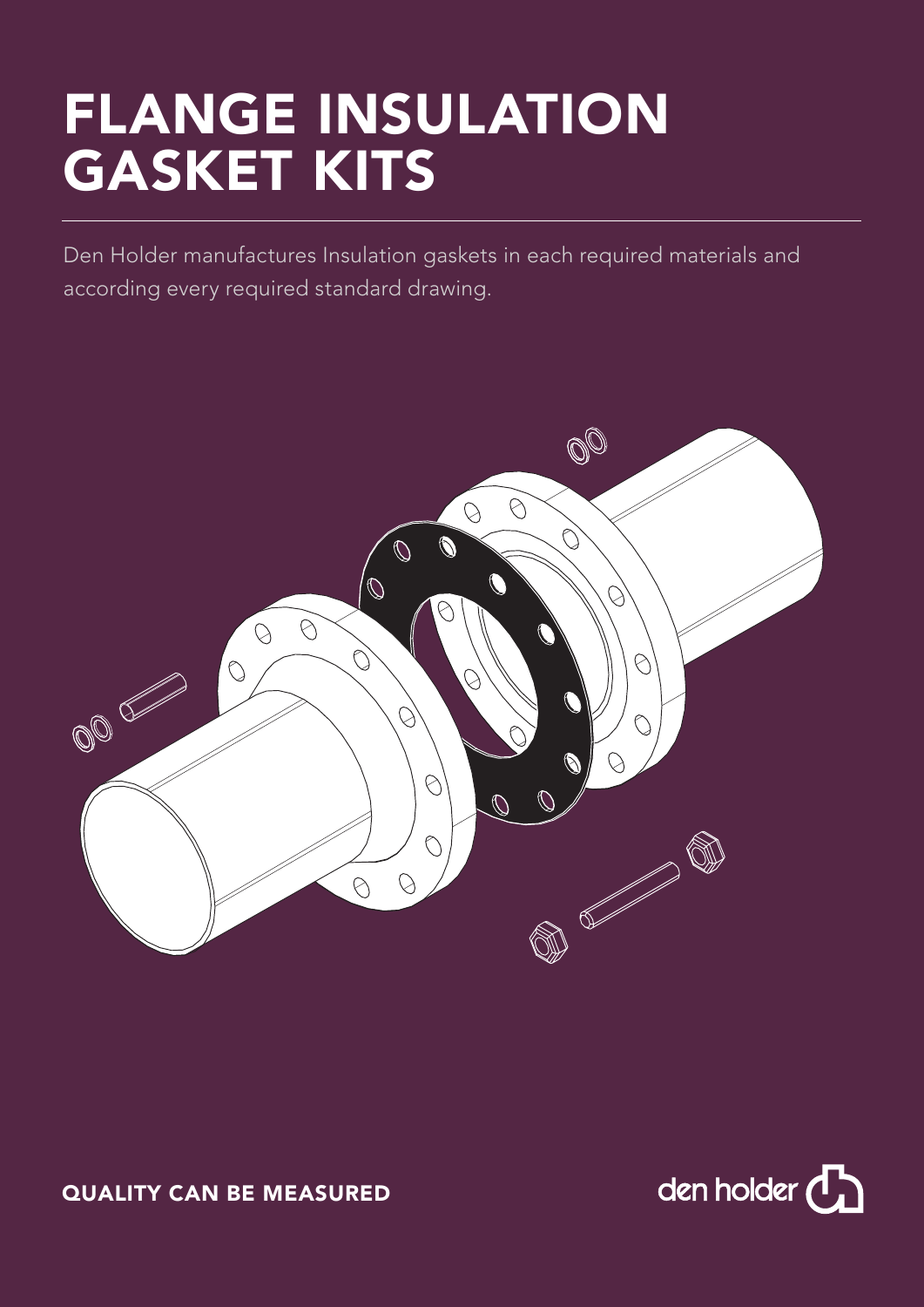#### TYPE OF GASKETS

with the same outside diameter as the flange and precision cut bolt holes. This design facilitates proper alignment of the gasket during installation. Type E gaskets are available in plain face or Neoprene face phenolic, as well as a variety of high temperature materials. fit the raised face portion of the flange only. As there are no bolt holes in the F gasket, the outside diameter of the gasket falls within the inside diameter of the bolt hole circle. Available in the same materials as the type E gasket.

PRECISION ENGINEERING FOR THE OIL AND GAS INDUSTRY





specifically designed to fit into the ring groove of ring type joint flanges. They are manufactured of a medium weave, fabricre in forced phenolic material and are sized to ANSI specifications available in basic oval as well as octagonal shape. Also available are BX gaskets with pressure ratings to 15,000 psi. full-faced (FF) and inside bolt circle versions (R F) and incorporates an elastomeric sealing ring in the gasket faces. Appropriate selection of insulating and sealing materials provides a versatile set with higher chemical and temperature resistance.

WWW.DENHOLDER.COM

### FLANGE INSULATION GASKET KITS

Flange lnsulation Kits are the most widely used form of controlling losses due to corrosion. They can be used to control stray electric currents in piping at oil, gas, water, refinery, and chemical plants, to increase the effectiveness of cathodic protection systems and confine or eliminate

electrolytic corrosion. Each flange insulation gasket kit is packaged individually in durable corrugated boxes. Each set is clearly tagged with the flange size, pressure rating, type of insulating sleeve and whether it is a single washer or double washer set.

| INSULATING GASKET SPECIFICATIONS |                       |                                   |                  |                  |                  |                                   |
|----------------------------------|-----------------------|-----------------------------------|------------------|------------------|------------------|-----------------------------------|
|                                  | <b>Plain Phenolic</b> | Neoprene Faced<br><b>Phenolic</b> | SONFLON PTFE     | G <sub>7</sub>   | G <sub>10</sub>  | G11/G11 With<br><b>Steel Core</b> |
| Dielectric strength Volts/Mii    | 500                   | 500                               | 350              | 350              | 550              | 550                               |
| Compressive strength psi         | 25000                 | 25000                             | 23000            | 40000            | 50000            | 50000                             |
| Water absorption %               | 1.6                   | 1.6                               | 0.01             | 0.07             | 0.1              | 0.1                               |
| Tensie strength psi              | 20000                 | 20000                             | 1450             | 25000            | 45000            | 43000                             |
| Operating temp °C                | $-54$ to $+104$       | $-54$ to $+79$                    | $-196$ to $+260$ | $-196$ to $+232$ | $-196$ to $+138$ | $-196$ to $+176$                  |

## SLEEVE MATERIAL PHYSICAL PROPERTIES

|                               | Mylar           | <b>NOMEX</b>    | G7               | G <sub>10</sub>  | G1'              |
|-------------------------------|-----------------|-----------------|------------------|------------------|------------------|
| Dielectric strength Volts/Mil | 4000            | 400             | 350              | 400              | 400              |
| Water absorption %            | 0.8             | N/A             | 0.1              | 0.1              | 0.1              |
| Operating temp °C             | $-59$ to $+149$ | $-54$ to $+232$ | $-196$ to $+232$ | $-196$ to $+138$ | $-196$ to $+176$ |

| SEALS MATERIAL PHYSICAL PROPERTIES |              |              |                |                                    |                 |
|------------------------------------|--------------|--------------|----------------|------------------------------------|-----------------|
|                                    | <b>VITON</b> | <b>NBR</b>   | <b>EPDM</b>    | PTFE/PTFE with<br>Spring Energized | Graphite        |
| Operating temp °C                  | $-29$ to 177 | $-54$ to 121 | $-54$ to $149$ | $-196$ to 260                      | $-240$ to $450$ |

\* The seals material is designed for type G

| 1/8" WASHER MATERIAL PHYSICAL PROPERTIES |                 |                  |                  |                  |
|------------------------------------------|-----------------|------------------|------------------|------------------|
|                                          | Phenolic        | G7               | G10              | G11              |
| Dielectric strength Volts/Mil            | 500             | 350              | 550              | 550              |
| Compressive strength psi                 | 25000           | 40000            | 50000            | 50000            |
| Water absorption %                       | 1.6             | 0.07             | 0.1              | 0.1              |
| Operating temp °C                        | $-54$ to $+104$ | $-196$ to $+232$ | $-196$ to $+138$ | $-196$ to $+176$ |

#### ORDERING DATA

| GASKET |  |
|--------|--|
|--------|--|

| Phenolic, Neoprene-faced Phenolic, SONFLON PTFE,         |
|----------------------------------------------------------|
| G7, G10, G11, G11 with steel core reinforced.            |
| <b>SLEEVES</b>                                           |
| Mylar, Nomex , G7, G10, G11                              |
| <b>WASHERS:</b>                                          |
| Phenolic, G7, G10, G11                                   |
| <b>SEALS:</b>                                            |
| VITON, NBR, EPDM, PTEE with Spring Energized,            |
| Graphite. Other high temperature materials are available |

upon request.

## ORDERING SPECIFICATIONS

- Gasket Type D, E, F or G
- Single Washer or Double Washer
- Standard Nomex, Phenolic, or Mylar Sleeve
- Type of Sleeve
- Flange Size and Pressure Rating
- Material of Seals (Type G)